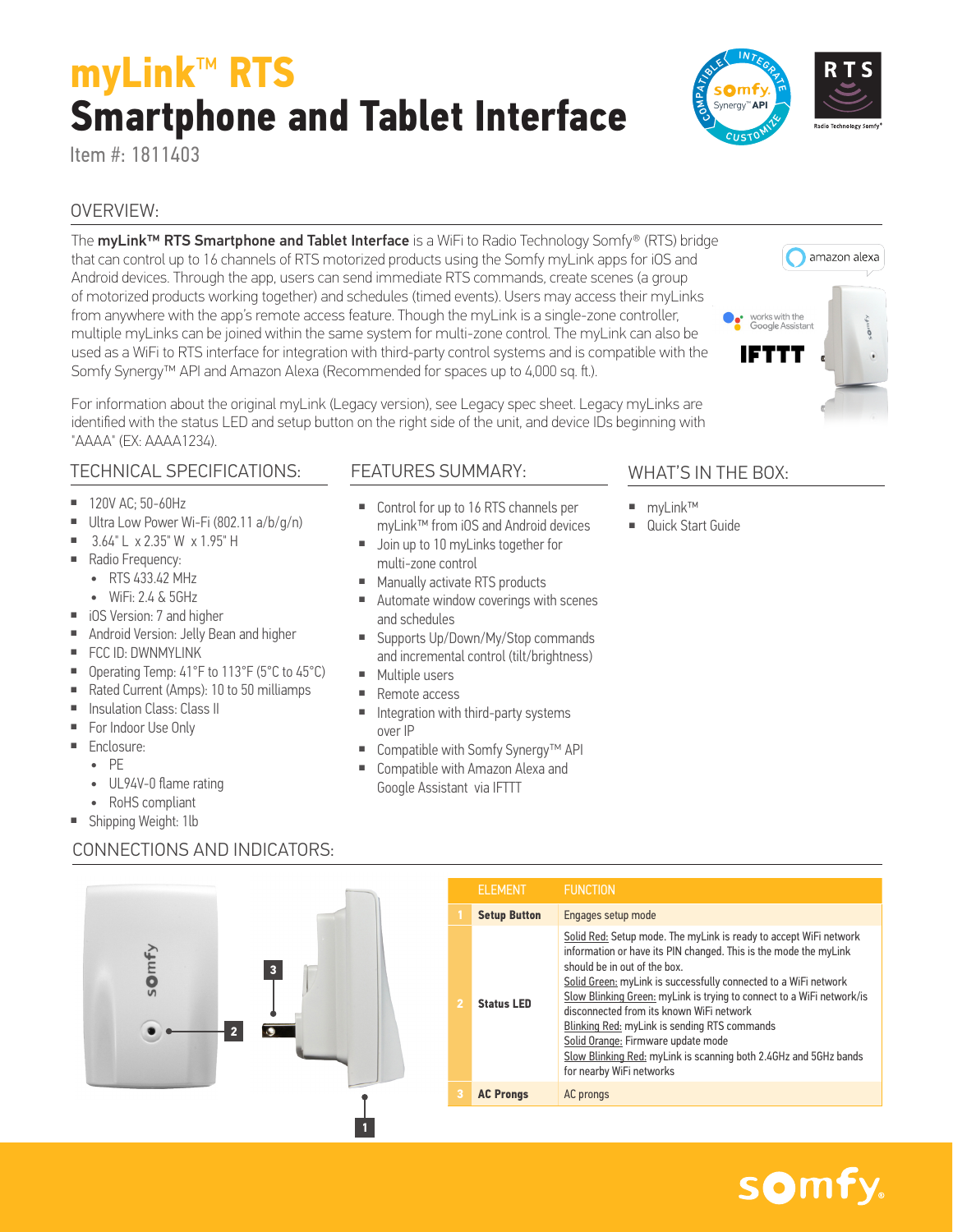

#### BEST WIRING PRACTICES

Before installing the myLink, make sure that the RTS system is fully operational with all motor limits set and a programmed RTS transmitter. Plan to install one myLink per zone. Actual specification and RF range will vary depending on number of RTS channels and environmental conditions (building materials, RF interference, etc.).

The diagram shown below is meant for illustrative purposes to show the connections from product to product. This device could be used in other configurations than shown below.



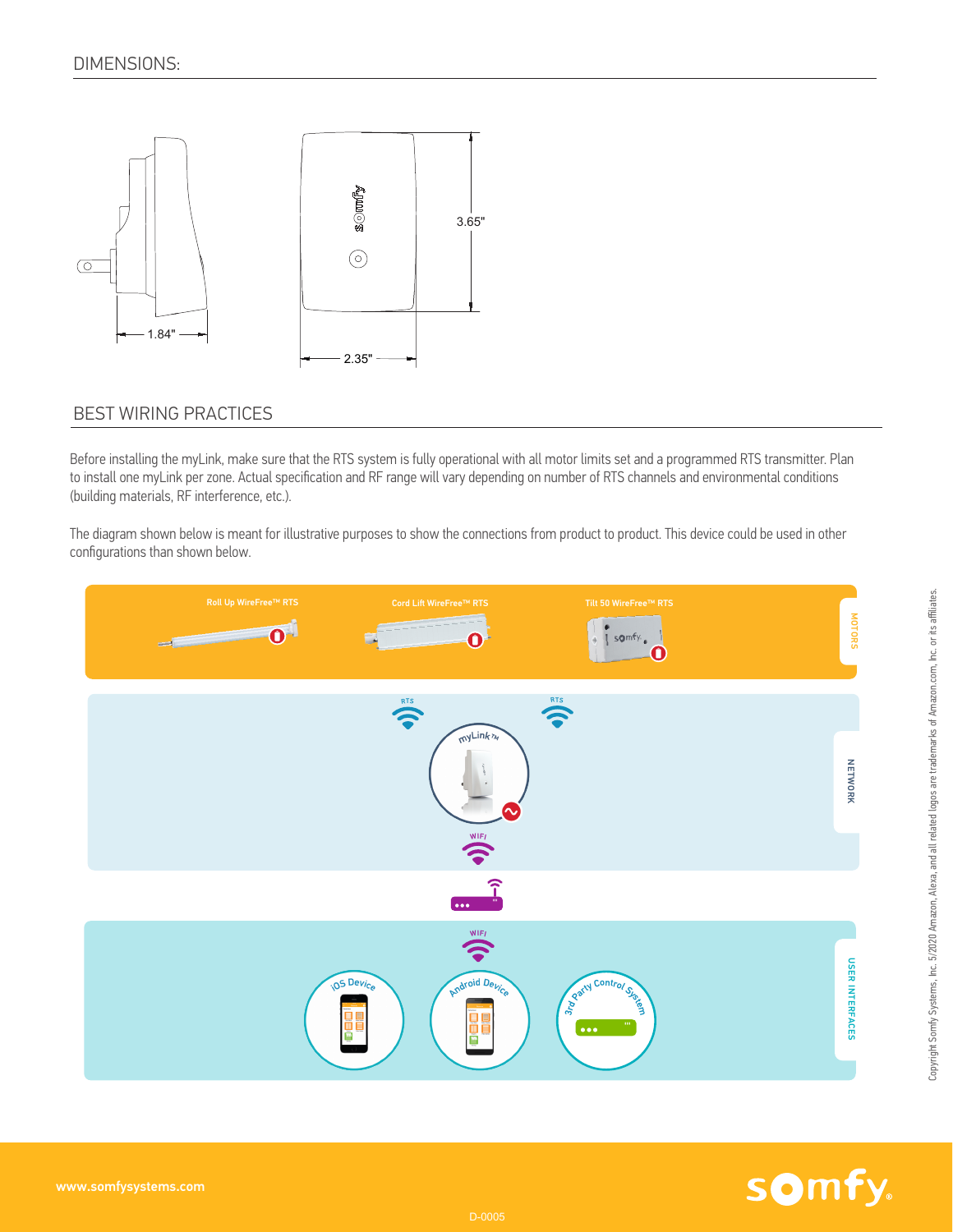### somfy.

# **myLink**™ **RTS Smartphone and Tablet Interface**

Item #: 1811403 **(Legacy)**

#### OVERVIEW:

The myLink<sup>™</sup> RTS Smartphone and Tablet Interface is a WiFi to Radio Technology Somfy® (RTS) bridge that can control up to 5 channels of RTS motorized products using the Somfy myLink apps for iOS and Android devices. Through the app, users can send immediate RTS commands, create scenes (a group of motorized products working together) and schedules (timed events). Users may access their myLinks from anywhere with the app's remote access feature. Though the myLink is a single-zone controller, multiple myLinks can be joined within the same system for multi-zone control. The myLink can also be used as a WiFi to RTS interface for integration with third-party control systems and is compatible with the Somfy Synergy™ API and Amazon Alexa.

For information about the current myLink, see previous pages. Current myLinks are identified with Device IDs beginning with "CC" (ex: CC00100054).

### TECHNICAL SPECIFICATIONS:

- 110V AC: 50-60Hz
- Ultra Low Power Wi-Fi (802.11 b/g/n)
- $= 4.11$ " L x 2.23" W x 1.52" H
- Radio Frequency:
- RTS 433.42 MHz
	- WiFi: 2.4 GHz
- iOS Version: 7 and higher
- Android Version: Jelly Bean and higher
- FCC ID: DWNWRTSI
- Operating Temp:  $32^{\circ}$ F to  $113^{\circ}$ F (0 $^{\circ}$ C) + 45 $^{\circ}$ C)
- Rated Current (Amps): 10 milliamps AC max

CONNECTIONS AND INDICATORS:

- Insulation Class: Class II
- For Indoor Use Only
- Enclosure:
	- ABS
	- UL94V-0 flame rating
	- RoHS compliant
	- $UL$  listed  $(D)$
- Shipping Weight: 1lb

#### FEATURES SUMMARY:

- Control for up to 5 RTS channels per myLink™ from iOS and Android devices
- Join up to 10 myLinks together for multi-zone control
- Manually activate RTS products
- Automate window coverings with scenes and schedules
- Supports Up/Down/My/Stop commands and incremental control (tilt/brightness)
- Multiple users
- Remote access
- Integration with third-party systems over IP
- Compatible with Somfy Synergy™ API
- Compatible with Amazon Alexa

#### WHAT'S IN THE BOX:

ဇ

- myLink™
- Quick Start Guide